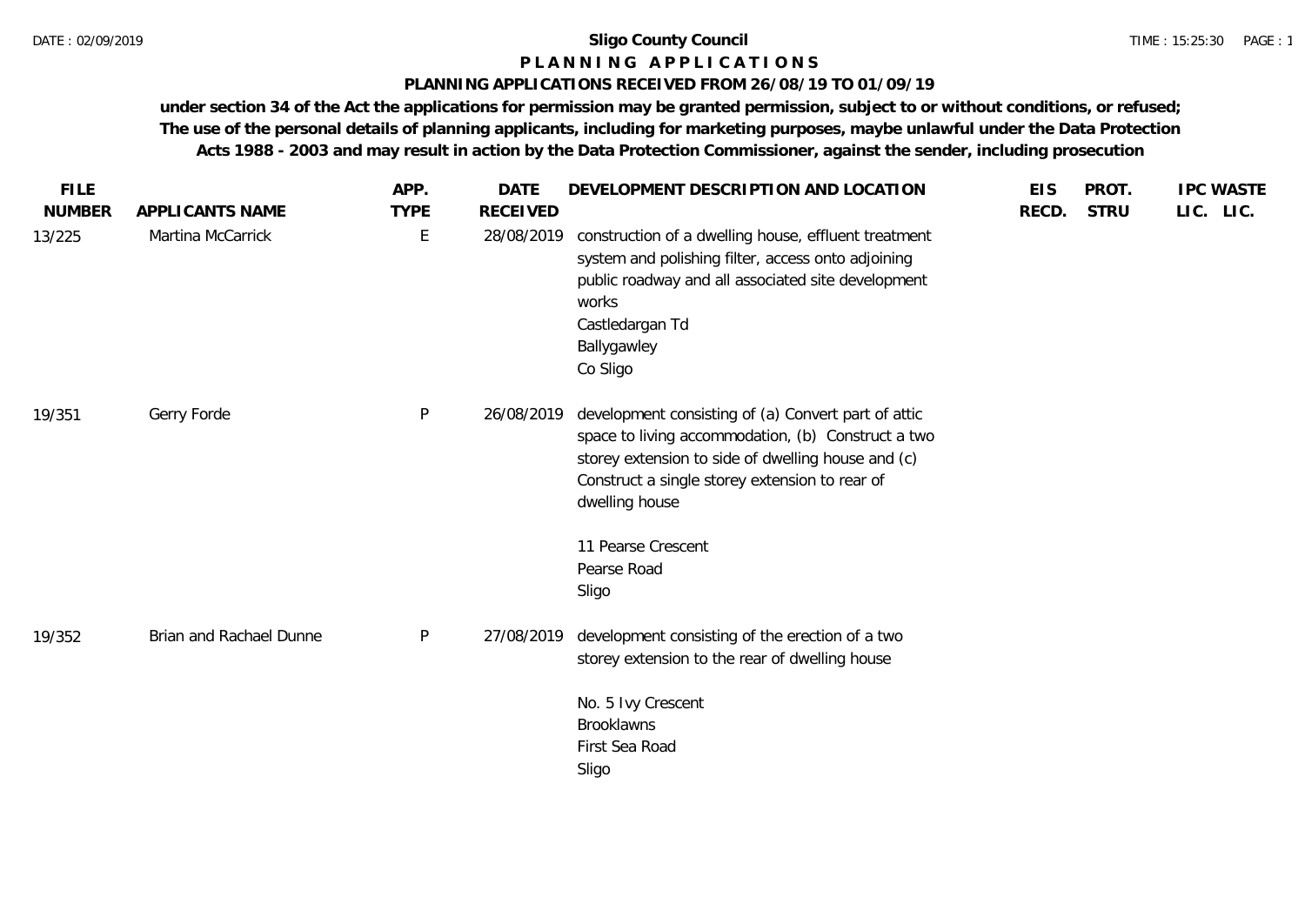# **P L A N N I N G A P P L I C A T I O N S**

### **PLANNING APPLICATIONS RECEIVED FROM 26/08/19 TO 01/09/19**

**under section 34 of the Act the applications for permission may be granted permission, subject to or without conditions, or refused; The use of the personal details of planning applicants, including for marketing purposes, maybe unlawful under the Data Protection Acts 1988 - 2003 and may result in action by the Data Protection Commissioner, against the sender, including prosecution**

| <b>FILE</b>   |                        | APP.         | DATE            | DEVELOPMENT DESCRIPTION AND LOCATION                                          | <b>EIS</b> | PROT.       | <b>IPC WASTE</b> |
|---------------|------------------------|--------------|-----------------|-------------------------------------------------------------------------------|------------|-------------|------------------|
| <b>NUMBER</b> | APPLICANTS NAME        | <b>TYPE</b>  | <b>RECEIVED</b> |                                                                               | RECD.      | <b>STRU</b> | LIC. LIC.        |
| 19/353        | John & Fiona Lyons     | $\mathsf{R}$ | 28/08/2019      | development consisting of the retention and<br>completion of a dwelling house |            |             |                  |
|               |                        |              |                 | Cleavry Td                                                                    |            |             |                  |
|               |                        |              |                 | Castlebaldwin                                                                 |            |             |                  |
|               |                        |              |                 | Co. Sligo                                                                     |            |             |                  |
| 19/354        | Niall Flynn            | P            | 28/08/2019      | development consisting of a change of house design                            |            |             |                  |
|               |                        |              |                 | to dwelling house previously granted planning                                 |            |             |                  |
|               |                        |              |                 | permission under reference number PL 18/479                                   |            |             |                  |
|               |                        |              |                 | Ballure                                                                       |            |             |                  |
|               |                        |              |                 | Clogherevagh                                                                  |            |             |                  |
|               |                        |              |                 | Co. Sligo                                                                     |            |             |                  |
| 19/355        | Brian Drury and Sinead | $\sf P$      | 28/08/2019      | development consisting of the construction of a                               |            |             |                  |
|               | McHugh                 |              |                 | dwellinghouse, domestic garage, effluent treatment                            |            |             |                  |
|               |                        |              |                 | system and all associated site works at this site                             |            |             |                  |
|               |                        |              |                 | Fermoyle                                                                      |            |             |                  |
|               |                        |              |                 | Calry                                                                         |            |             |                  |
|               |                        |              |                 | Co. Sligo                                                                     |            |             |                  |
|               |                        |              |                 |                                                                               |            |             |                  |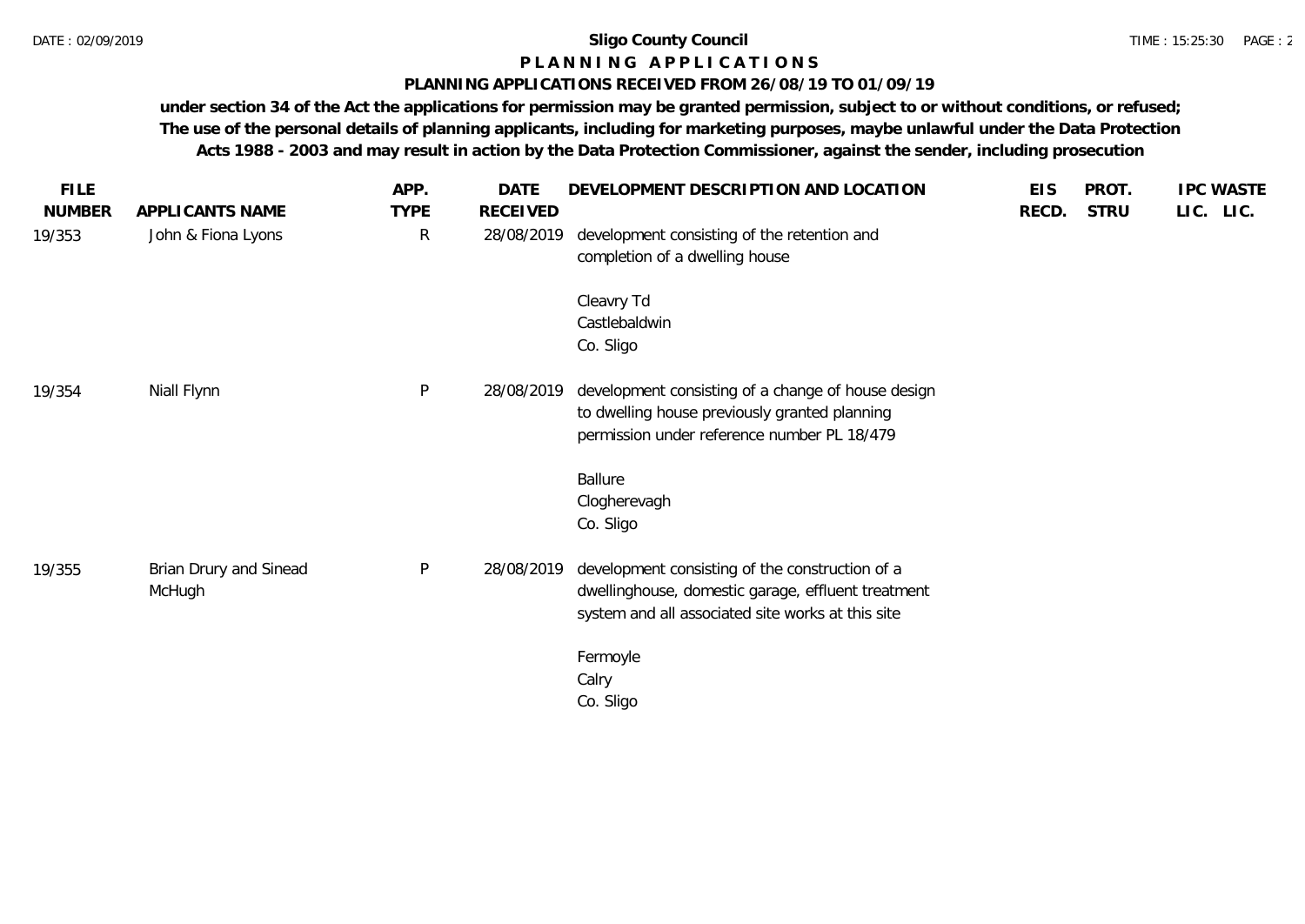#### **P L A N N I N G A P P L I C A T I O N S**

### **PLANNING APPLICATIONS RECEIVED FROM 26/08/19 TO 01/09/19**

**under section 34 of the Act the applications for permission may be granted permission, subject to or without conditions, or refused; The use of the personal details of planning applicants, including for marketing purposes, maybe unlawful under the Data Protection Acts 1988 - 2003 and may result in action by the Data Protection Commissioner, against the sender, including prosecution**

| <b>FILE</b>   |                                 | APP.         | <b>DATE</b>     | DEVELOPMENT DESCRIPTION AND LOCATION                                                                                                                                                                                                                                                                                                                                                                                                                                                                                                                                                                                   | <b>EIS</b> | PROT.       | <b>IPC WASTE</b> |
|---------------|---------------------------------|--------------|-----------------|------------------------------------------------------------------------------------------------------------------------------------------------------------------------------------------------------------------------------------------------------------------------------------------------------------------------------------------------------------------------------------------------------------------------------------------------------------------------------------------------------------------------------------------------------------------------------------------------------------------------|------------|-------------|------------------|
| <b>NUMBER</b> | APPLICANTS NAME                 | <b>TYPE</b>  | <b>RECEIVED</b> |                                                                                                                                                                                                                                                                                                                                                                                                                                                                                                                                                                                                                        | RECD.      | <b>STRU</b> | LIC. LIC.        |
| 19/356        | Castleheath Developments<br>Ltd | $\mathsf{P}$ | 29/08/2019      | development consisting of (a) Demolish existing<br>Ocean Wave Lodge Hotel. (b) Demolish 2 no.<br>existing houses in a semi-detached block. (c)<br>Construct 7 no. existing house in a semi-detached<br>block. (c) Construct 7 no. Terraced dwelling houses<br>in two blocks. (d) Construct 2 no. dwelling houses<br>in a semi-detached block. (e) Construct 12 no.<br>apartments units in two blocks along with 2no.<br>Retail units on ground floor of unit nearest public<br>road. (f) Connect to all services and utilities. (b)<br>Construct new entrance (H) Carry out all ancillary<br>works as required on site |            |             |                  |
|               |                                 |              |                 | Carrowbunnaun<br>Strandhill<br>Co. Sligo                                                                                                                                                                                                                                                                                                                                                                                                                                                                                                                                                                               |            |             |                  |
| 19/357        | Caitriona McDonnell             | $\sf P$      | 29/08/2019      | development consisting of the building of a single<br>storey domestic garage and associated works                                                                                                                                                                                                                                                                                                                                                                                                                                                                                                                      |            |             |                  |
|               |                                 |              |                 | Cairns Hill<br>Aughamore Near<br>Carraroe<br>Co. Sligo                                                                                                                                                                                                                                                                                                                                                                                                                                                                                                                                                                 |            |             |                  |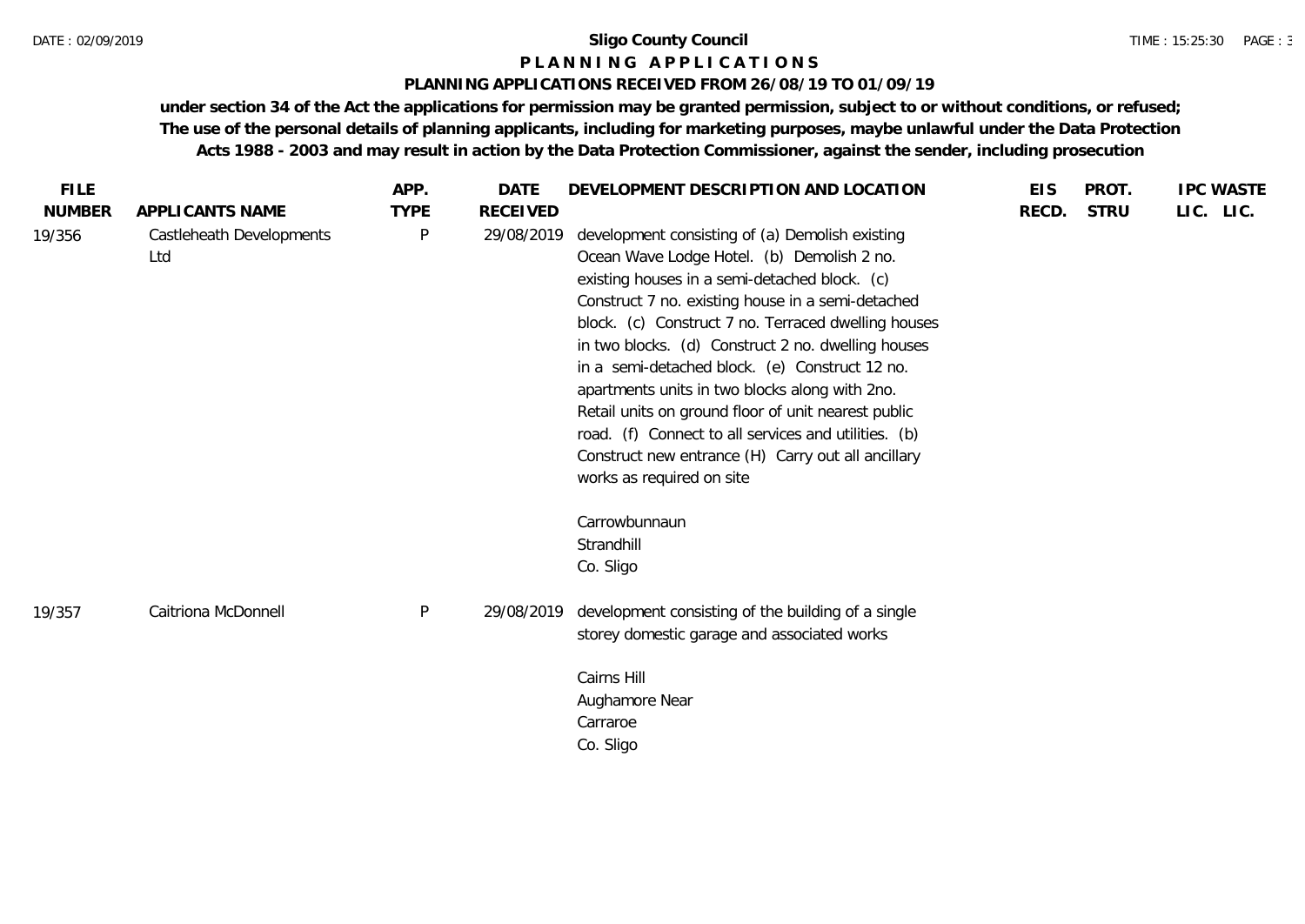#### **P L A N N I N G A P P L I C A T I O N S**

#### **PLANNING APPLICATIONS RECEIVED FROM 26/08/19 TO 01/09/19**

**under section 34 of the Act the applications for permission may be granted permission, subject to or without conditions, or refused; The use of the personal details of planning applicants, including for marketing purposes, maybe unlawful under the Data Protection Acts 1988 - 2003 and may result in action by the Data Protection Commissioner, against the sender, including prosecution**

| <b>FILE</b>   |                                       | APP.         | DATE            | DEVELOPMENT DESCRIPTION AND LOCATION                                                                                                                                                                                                     | <b>EIS</b> | PROT.       | <b>IPC WASTE</b> |
|---------------|---------------------------------------|--------------|-----------------|------------------------------------------------------------------------------------------------------------------------------------------------------------------------------------------------------------------------------------------|------------|-------------|------------------|
| <b>NUMBER</b> | APPLICANTS NAME                       | <b>TYPE</b>  | <b>RECEIVED</b> |                                                                                                                                                                                                                                          | RECD.      | <b>STRU</b> | LIC. LIC.        |
| 19/358        | Fergal Toher                          | $\sf P$      | 28/08/2019      | development consisting of the construction of a two<br>storey type domestic dwelling, a new site entrance,<br>connect to the existing public foul sewer mains and<br>all associated ancillary works<br>Cemetery Road                     |            |             |                  |
|               |                                       |              |                 | Sligo                                                                                                                                                                                                                                    |            |             |                  |
| 19/359        | Gavin McMorrow and<br>Catherine Tuohy | $\mathsf{P}$ | 30/08/2019      | Development consisting of the construction of a new<br>dwelling house, domestic garage, entrance,<br>wastewater treatment system and polishing filter<br>together with all ancillary site works and services.<br>Lavally<br>Ballintogher |            |             |                  |
|               | Total: 10                             |              |                 | Co Sligo                                                                                                                                                                                                                                 |            |             |                  |
|               |                                       |              |                 |                                                                                                                                                                                                                                          |            |             |                  |

\*\*\* END OF REPORT \*\*\*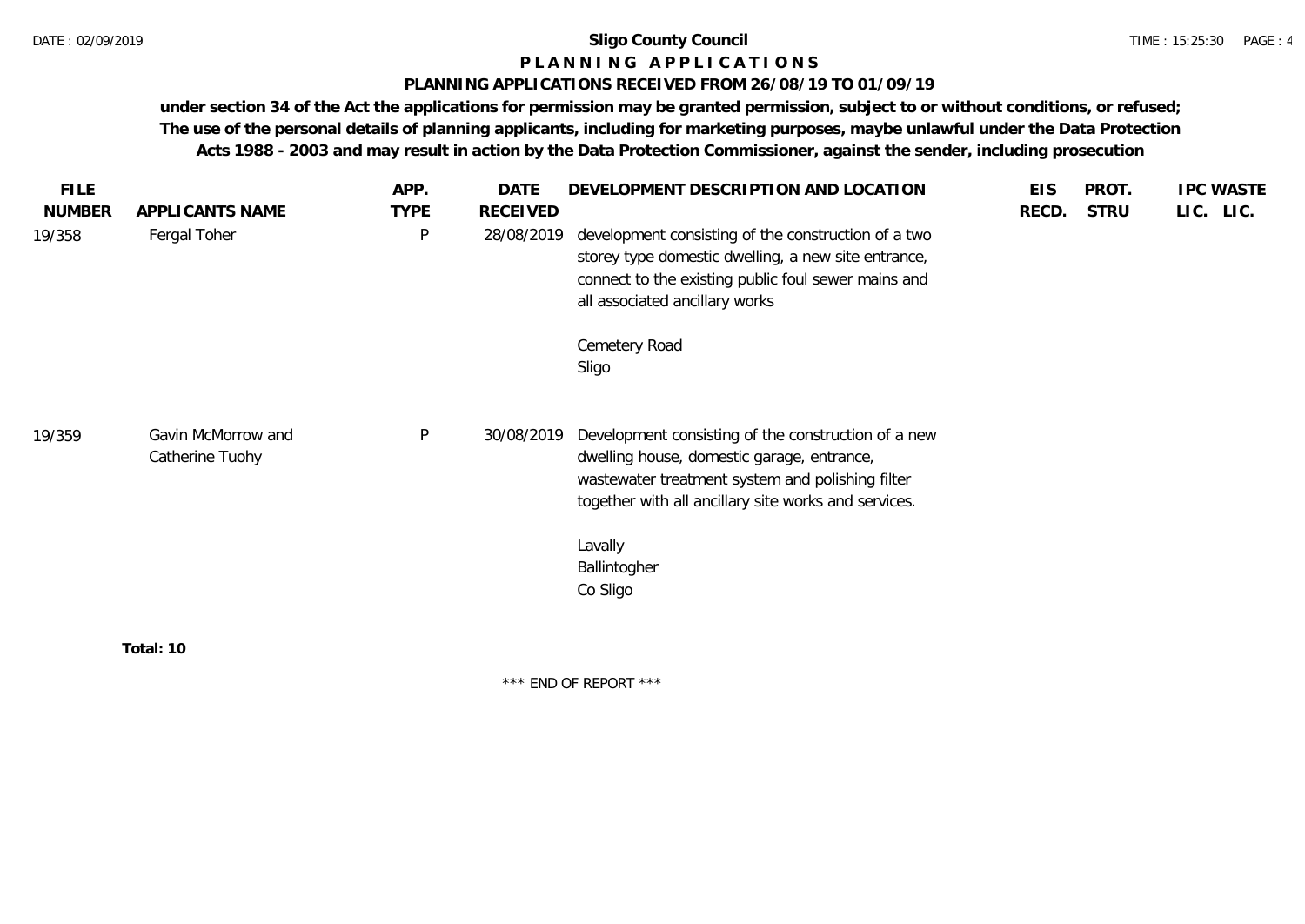# **P L A N N I N G A P P L I C A T I O N S**

# **PLANNING APPLICATIONS GRANTED FROM 26/08/2019 TO 01/09/2019**

**in deciding a planning application the planning authority, in accordance with section 34(3) of the Act, has had regard to submissions** 

**or observations recieved in accordance with these Regulations;**

**The use of the personal details of planning applicants, including for marketing purposes, maybe unlawful under the Data Protection Acts 1988 - 2003 and may result in action by the Data Protection Commissioner, against the sender, including prosecution.**

| <b>FILE</b>   |                                                                 | APP.        | <b>DATE</b>     |                                                                                                                                                                                                                                                                                                                                                                           | M.O.       | M.O.          |
|---------------|-----------------------------------------------------------------|-------------|-----------------|---------------------------------------------------------------------------------------------------------------------------------------------------------------------------------------------------------------------------------------------------------------------------------------------------------------------------------------------------------------------------|------------|---------------|
| <b>NUMBER</b> | APPLICANTS NAME                                                 | <b>TYPE</b> | <b>RECEIVED</b> | DEVELOPMENT DESCRIPTION AND LOCATION                                                                                                                                                                                                                                                                                                                                      | DATE       | <b>NUMBER</b> |
| 19/141        | David O'Connor & Fiona O'Sullivan                               | P           | 11/04/2019      | Development consisting of the construction of an<br>extension to the rear and front of the dwelling partial<br>attic conversion including a dormer window and 6 no.<br>roof lights and all associated site works to existing<br>dwelling                                                                                                                                  | 27/08/2019 | P414/19       |
|               |                                                                 |             |                 | Lisheen<br>Knocknahur<br>Co Sligo<br>F91 P8X8                                                                                                                                                                                                                                                                                                                             |            |               |
| 19/282        | Dr Michael Duignan, BOM College of<br>the Immaculate Conception | P           | 11/07/2019      | Development consisting of the installation of 3 no.<br>temporary classrooms and 1 no. special eduction needs<br>classroom at the existing school including connection to<br>existing on-site services and all associated ancillary works<br>(the proposed works will be carried out within the<br>curtlage of protected structure (RPS no 29 on map sheet<br>no 1012-11). | 27/08/2019 | P412/19       |
|               |                                                                 |             |                 | Summerhill College<br>College Road,<br>Knocknaganny<br>Sligo                                                                                                                                                                                                                                                                                                              |            |               |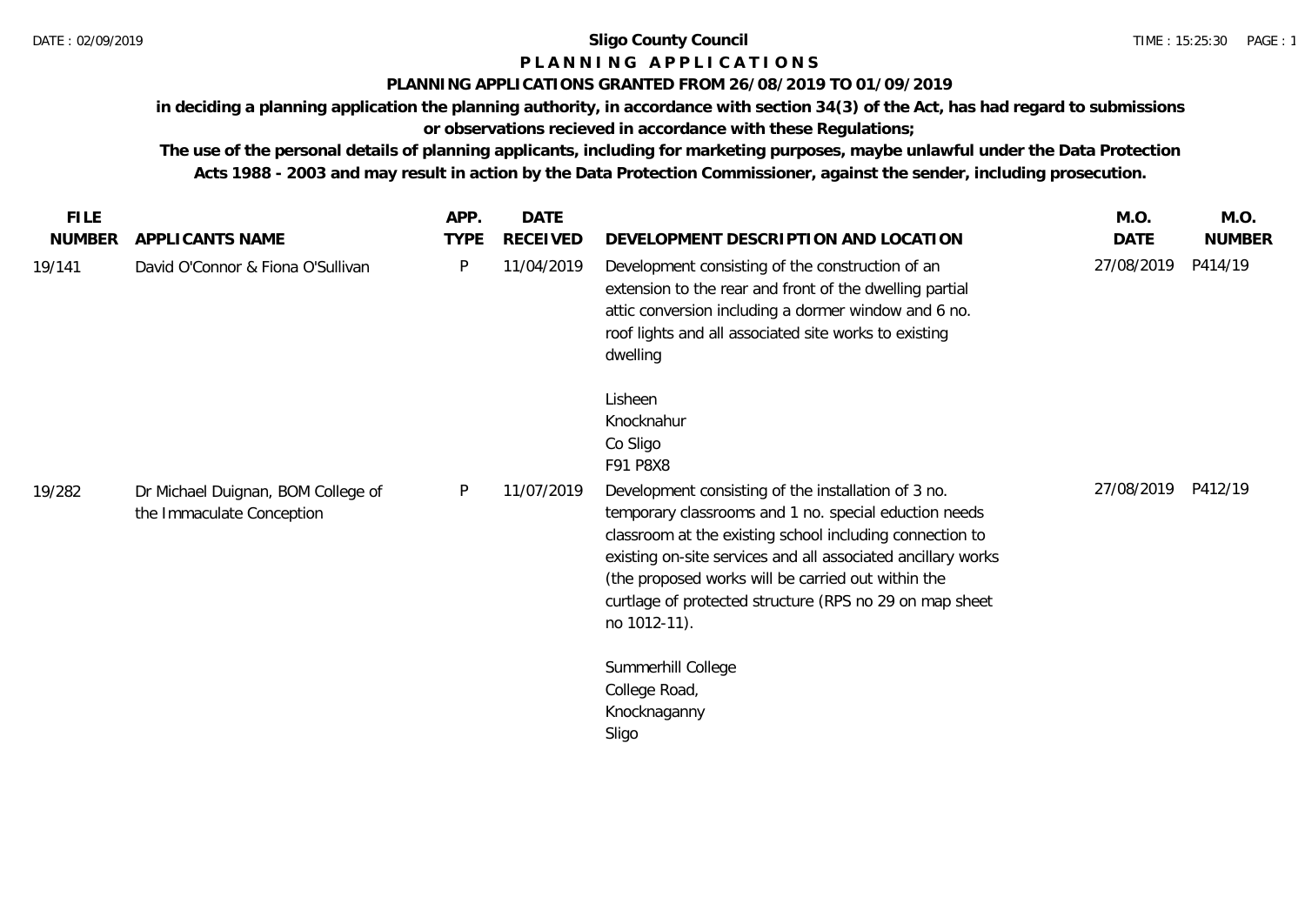# **P L A N N I N G A P P L I C A T I O N S**

### **PLANNING APPLICATIONS GRANTED FROM 26/08/2019 TO 01/09/2019**

**in deciding a planning application the planning authority, in accordance with section 34(3) of the Act, has had regard to submissions** 

**or observations recieved in accordance with these Regulations;**

**The use of the personal details of planning applicants, including for marketing purposes, maybe unlawful under the Data Protection Acts 1988 - 2003 and may result in action by the Data Protection Commissioner, against the sender, including prosecution.**

| <b>FILE</b>   |                                                         | APP.        | DATE            |                                                                                                                                                                                                                                                                                                                                                  | M.O.        | M.O.          |
|---------------|---------------------------------------------------------|-------------|-----------------|--------------------------------------------------------------------------------------------------------------------------------------------------------------------------------------------------------------------------------------------------------------------------------------------------------------------------------------------------|-------------|---------------|
| <b>NUMBER</b> | APPLICANTS NAME                                         | <b>TYPE</b> | <b>RECEIVED</b> | DEVELOPMENT DESCRIPTION AND LOCATION                                                                                                                                                                                                                                                                                                             | <b>DATE</b> | <b>NUMBER</b> |
| 19/285        | RPC Construction Ltd                                    | P           | 12/07/2019      | development consisting of retention of foundations to<br>house No's 11, 12, 13 & 14 and complete construction of<br>4 No, 3 bed semi detached houses. Connect to all<br>existing public utilities and carry out ancillary site works.<br>Ard Laighne,<br>Coolaney,<br>Co. Sligo                                                                  | 27/08/2019  | P413/19       |
| 19/291        | Carbury National School and Sligo<br>Grammar School Ltd | P           | 17/07/2019      | Development consisting of amendments to previously<br>granted planning ref: 17/144 including proposed change<br>in level of new artificial grass area and amended<br>boundary treatments between Carbury N.S. And Sligo<br>Grammar School. And all associated site development<br>works and services provision.<br>The Mall<br>Sligo<br>Co Sligo | 28/08/2019  | P416/19       |
|               | Total: 4                                                |             |                 |                                                                                                                                                                                                                                                                                                                                                  |             |               |

\*\*\* END OF REPORT \*\*\*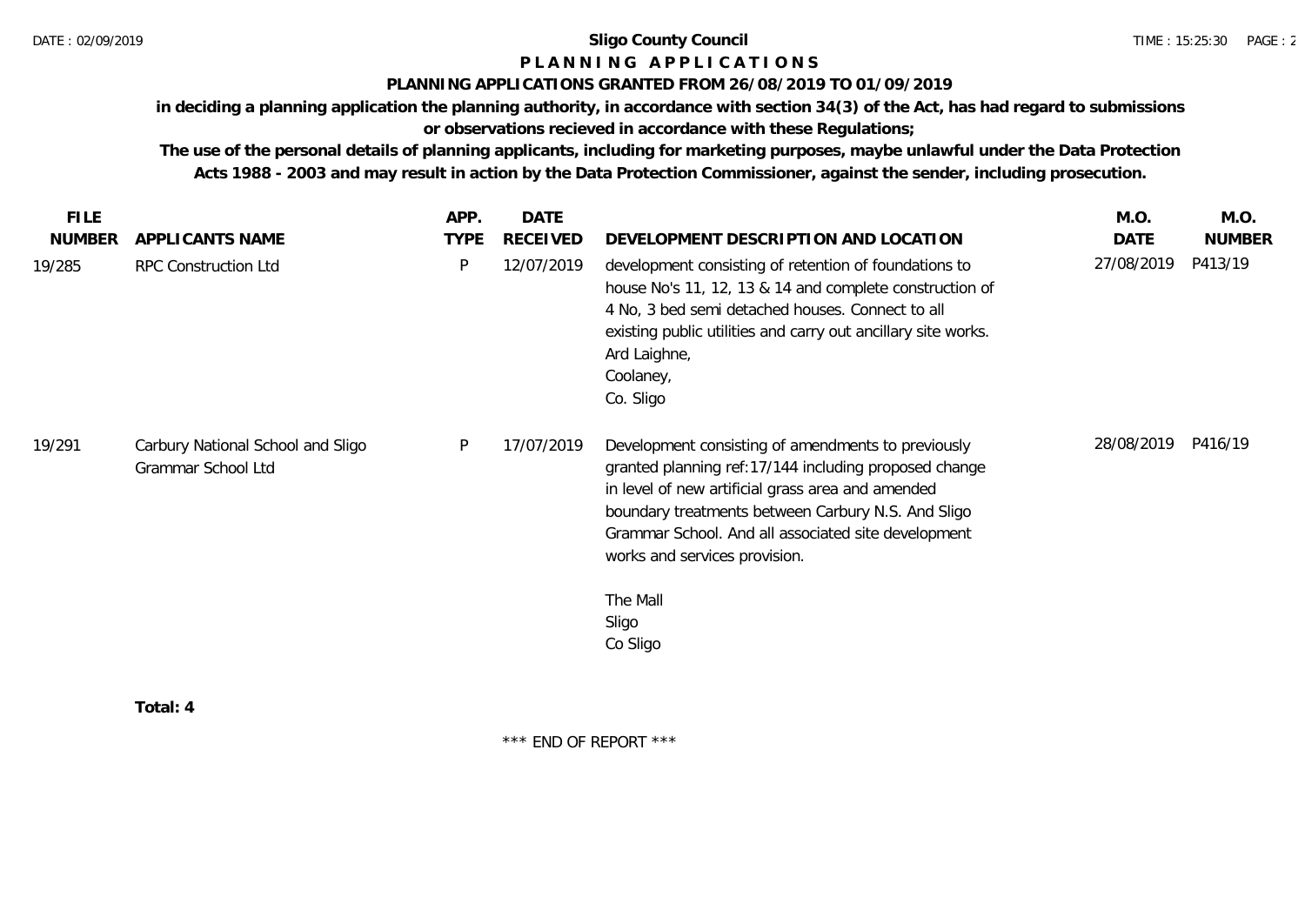### **P L A N N I N G A P P L I C A T I O N S**

#### **PLANNING APPLICATIONS REFUSED FROM 26/08/2019 TO 01/09/2019**

**in deciding a planning application the planning authority, in accordance with section 34(3) of the Act, has had regard to submissions or observations recieved in accordance with these Regulations;**

**The use of the personal details of planning applicants, including for marketing purposes, maybe unlawful under the Data Protection Acts 1988 - 2003 and may result in action by the Data Protection Commissioner, against the sender, including prosecution.**

| <b>FILE</b>   |                                                     | A DE | $\sim$ $\sim$ $\sim$<br>DA I | <b>ENT DESCRIPTION AND</b><br>$\cap$ nn.<br>)E\/F<br>. JIEN L<br>பட | IVI.U       | IVI.U         |
|---------------|-----------------------------------------------------|------|------------------------------|---------------------------------------------------------------------|-------------|---------------|
| <b>NUMBER</b> | <b>ANTS NAME</b><br>A DDI<br>$\sqrt{2}$<br>CAN<br>u | TVDL | ◡⊢                           | <b>OCATION</b>                                                      | <b>DATF</b> | <b>NUMBER</b> |

/

**Total: 0**

\*\*\* END OF REPORT \*\*\*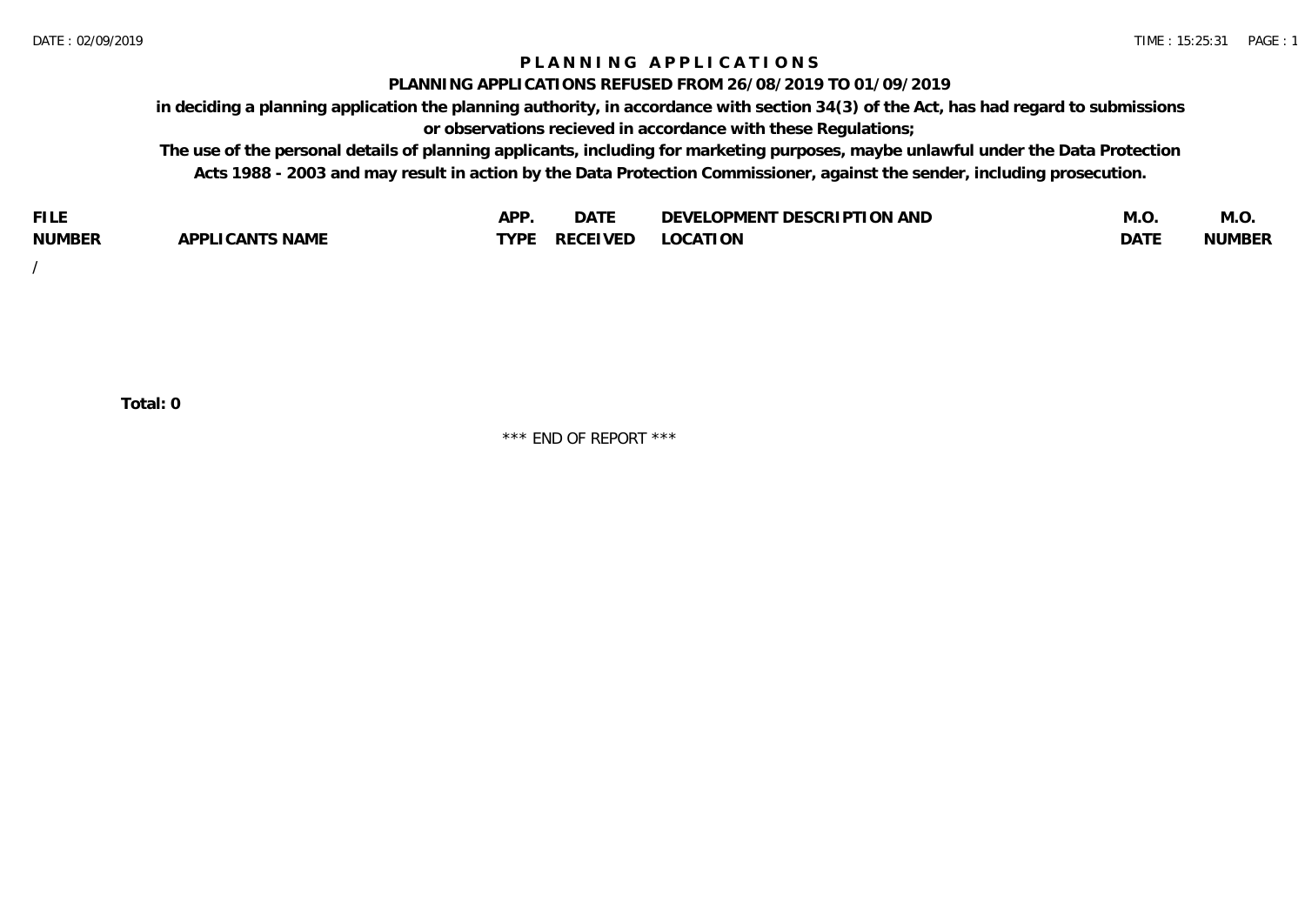# **A N B O R D P L E A N A L A APPEALS NOTIFIED FROM 26/08/2019 TO 01/09/2019**

| <b>FILE</b> | APPLICANTS NAME    | APP  | DECISON L   | L.A. DEVELOPMENT DESCRIPTION AND LOCATION | B.F         |
|-------------|--------------------|------|-------------|-------------------------------------------|-------------|
|             | NUMBER AND ADDRESS | TYPE | <b>DATE</b> | <b>DEC</b>                                | <b>DATE</b> |

 **Total : 0**

**\*\*\*\*\*\*\*\*\*\*\*\* END OF REPORT \*\*\*\*\*\*\*\*\*\*\*\***